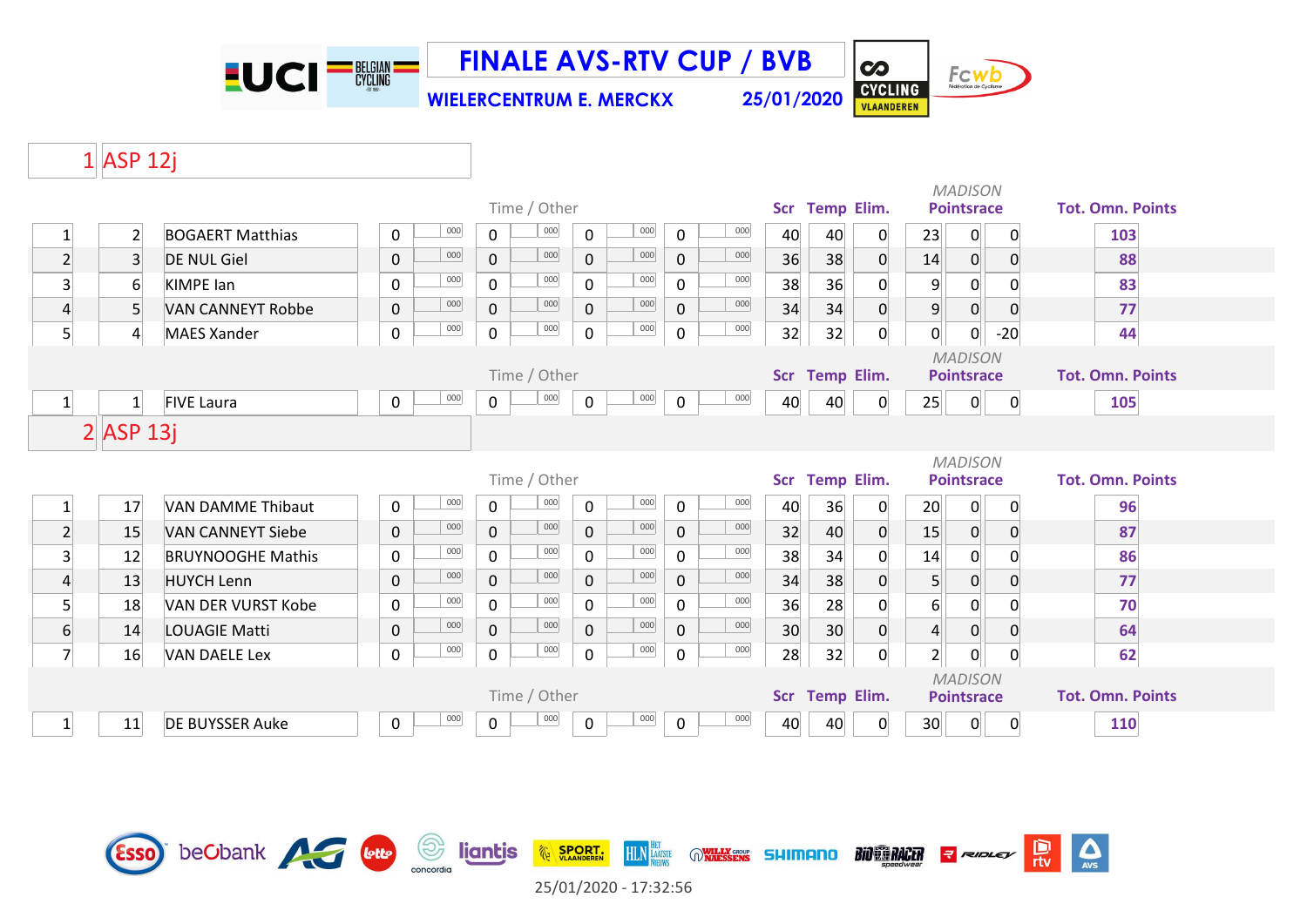**EUCI<sup>-BEGIAN</sub>**</sup>

**FINALE AVS-RTV CUP / BVB**

**WIELERCENTRUM E. MERCKX 25/01/2020**

CYCLING

 $\overline{\mathbf{c}}$ 

**BIO EN RACER** 

Fcwb

 $\sum_{\text{AVS}}$ 

믮

**R** RIDLEY

# 3 ASP 14j

|                  |    |                            |              |     |                |              |                |     |              |     |    |                 |                |                  | <b>MADISON</b>    |                |                         |
|------------------|----|----------------------------|--------------|-----|----------------|--------------|----------------|-----|--------------|-----|----|-----------------|----------------|------------------|-------------------|----------------|-------------------------|
|                  |    |                            |              |     |                | Time / Other |                |     |              |     |    | Scr Temp Elim.  |                |                  | <b>Pointsrace</b> |                | <b>Tot. Omn. Points</b> |
| $\mathbf{1}$     | 27 | <b>DE BOCK Aless</b>       | 0            | 000 | $\mathbf{0}$   | 000          | $\mathbf 0$    | 000 | $\mathbf 0$  | 000 | 34 | 40              | $\mathbf 0$    | 14               | $\mathbf{0}$      | $\overline{0}$ | 88                      |
| $\overline{2}$   | 24 | <b>AERNOUTS Nicolas</b>    | 0            | 000 | $\mathbf 0$    | 000          | $\mathbf{0}$   | 000 | $\mathbf 0$  | 000 | 38 | 38              | $\mathbf 0$    | $\overline{9}$   | $\mathsf{O}$      | $\overline{0}$ | 85                      |
| $\overline{3}$   | 37 | <b>PUYPE Bram</b>          | 0            | 000 | $\mathsf{O}$   | 000          | $\mathbf 0$    | 000 | $\mathbf 0$  | 000 | 40 | 36              | 0              | $\overline{2}$   | $\overline{0}$    | 0              | 78                      |
| $\overline{4}$   | 34 | LEMESTREZ Juan             | 0            | 000 | $\overline{0}$ | 000          | $\overline{0}$ | 000 | 0            | 000 | 26 | 24              | $\overline{0}$ | 15               | $\overline{0}$    | $\mathbf 0$    | 65                      |
| 5 <sup>1</sup>   | 33 | <b>HUYSMANS Nolan</b>      | 0            | 000 | $\mathbf{0}$   | 000          | $\Omega$       | 000 | $\mathbf 0$  | 000 | 12 | 34              | 0              | 18               | $\Omega$          | $\Omega$       | 64                      |
| $6 \overline{6}$ | 26 | D'HOOGHE Nicolas           | $\mathbf{0}$ | 000 | $\overline{0}$ | 000          | $\Omega$       | 000 | $\mathbf 0$  | 000 | 28 | 30 <sup>°</sup> | 0              | $6 \overline{6}$ | $\overline{0}$    | $\overline{0}$ | 64                      |
| $\overline{7}$   | 36 | <b>METTEPENNINGEN Arne</b> | 0            | 000 | $\mathbf{0}$   | 000          | $\mathbf{0}$   | 000 | $\mathbf 0$  | 000 | 30 | 28              | $\Omega$       | 5 <sup>1</sup>   | $\overline{0}$    | $\Omega$       | 63                      |
| 8                | 28 | <b>DE BODE Staf</b>        | $\mathbf 0$  | 000 | $\mathbf 0$    | 000          | $\overline{0}$ | 000 | $\mathbf 0$  | 000 | 36 | 26              | $\overline{0}$ | $\overline{0}$   | $\overline{0}$    | $\overline{0}$ | 62                      |
| 9                | 39 | <b>WEYTS Louis</b>         | 0            | 000 | $\mathbf 0$    | 000          | 0              | 000 | $\mathbf 0$  | 000 | 22 | 32              | 0              | $\overline{0}$   | $\overline{0}$    | $\mathbf{0}$   | 54                      |
| 10               | 31 | <b>GABRIELS Jonas</b>      | $\mathbf 0$  | 000 | $\overline{0}$ | 000          | $\mathbf{0}$   | 000 | $\mathbf{0}$ | 000 | 32 | 16              | 0              | 5 <sup>1</sup>   | $\overline{0}$    | 0              | 53                      |
| 11               | 38 | <b>VANDERSTEENE Kobe</b>   | 0            | 000 | $\mathbf 0$    | 000          | $\Omega$       | 000 | $\mathbf 0$  | 000 | 24 | 18              | $\Omega$       | $\overline{2}$   | $\mathsf{O}$      | $\Omega$       | 44                      |
| 12               | 47 | <b>WARRANT Robin</b>       | $\mathbf 0$  | 000 | $\overline{0}$ | 000          | $\mathbf{0}$   | 000 | $\mathbf{0}$ | 000 | 20 | 22              | $\Omega$       | $1\overline{ }$  | $\overline{0}$    | $\Omega$       | 43                      |
| 13               | 29 | <b>DE CLERCQ Matthijs</b>  | 0            | 000 | $\mathsf{O}$   | 000          | $\mathbf 0$    | 000 | $\mathbf 0$  | 000 | 18 | 20              | 0              | $\overline{0}$   | $\overline{0}$    | $\mathbf{0}$   | 38                      |
| 14               | 35 | <b>MANNAERT Kiandro</b>    | 0            | 000 | $\mathbf 0$    | 000          | $\mathbf 0$    | 000 | 0            | 000 | 14 | 14              | $\mathbf 0$    | $\overline{0}$   | $\overline{0}$    | $\mathbf 0$    | 28                      |
| 15               | 40 | <b>MAES Luca</b>           | 0            | 000 | $\mathbf 0$    | 000          | $\mathbf{0}$   | 000 | $\mathbf 0$  | 000 | 16 | 12              | $\overline{0}$ | $\overline{0}$   | $\overline{0}$    | $-20$          | 8                       |
| 16               | 32 | <b>GHESELLE Warre</b>      | $\mathbf 0$  | 000 | $\mathbf{0}$   | 000          | $\mathbf{0}$   | 000 | 0            | 000 | 8  | 10 <sup>°</sup> | $\overline{0}$ | $\overline{0}$   | 0                 | $-20$          | $-2$                    |
| 17               | 25 | <b>COLLARD Ernesto</b>     | 0            | 000 | 0              | $000\,$      | 0              | 000 | $\mathbf 0$  | 000 | 10 | 8 <sup>°</sup>  | 0              | 0                | $\overline{0}$    | $-40$          | $-22$                   |
|                  |    |                            |              |     |                |              |                |     |              |     |    |                 |                |                  | <b>MADISON</b>    |                |                         |
|                  |    |                            |              |     |                | Time / Other |                |     |              |     |    | Scr Temp Elim.  |                |                  | <b>Pointsrace</b> |                | <b>Tot. Omn. Points</b> |
| $1\overline{ }$  | 21 | <b>EXPEELS Laerke</b>      | 0            | 000 | $\mathbf 0$    | 000          | $\mathbf 0$    | 000 | $\mathbf 0$  | 000 | 40 | 40              | $\mathbf 0$    | 33               | 0                 | 0              | 113                     |
| $\mathbf{2}$     | 23 | <b>VIERSTRAETE Luca</b>    | $\mathbf 0$  | 000 | $\mathbf{0}$   | 000          | $\mathbf{0}$   | 000 | $\mathbf 0$  | 000 | 36 | 38              | $\overline{0}$ | 23               | $\overline{0}$    | $\overline{0}$ | 97                      |
| $\mathbf{3}$     | 22 | <b>VAN GOETHEM Lore</b>    | 0            | 000 | $\mathbf 0$    | 000          | $\mathbf 0$    | 000 | $\mathbf 0$  | 000 | 38 | 36              | 0              | $\overline{2}$   | $\overline{0}$    | $\mathbf 0$    | 76                      |
|                  |    |                            |              |     |                |              |                |     |              |     |    |                 |                |                  |                   |                |                         |



25/01/2020 - 17:32:56

**EXAMPLE SPORT.** 

**HLN** LAATSTE

WILLY GROUP SHIMANO

**Survey de ligntis**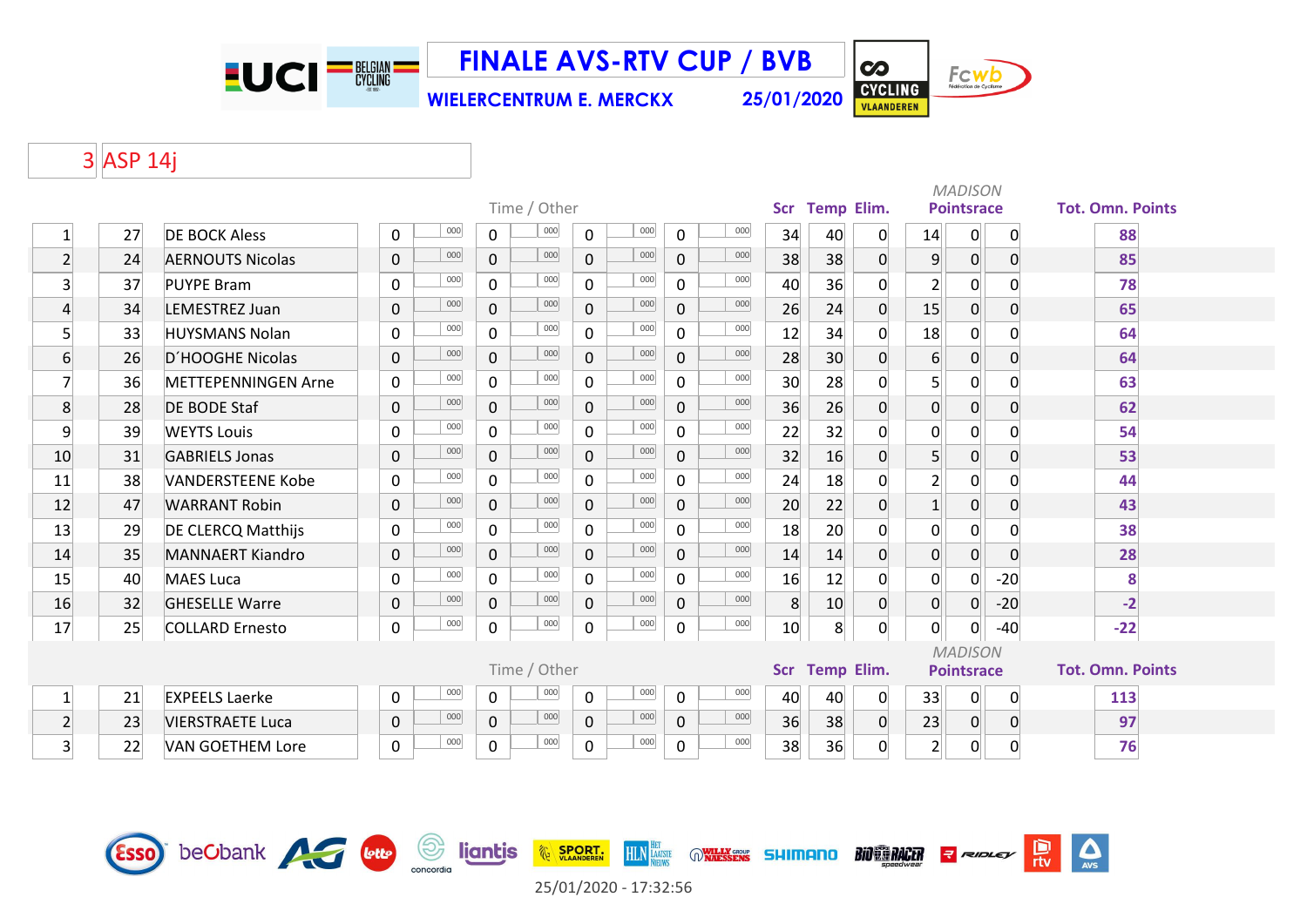**EUCI<sup>-BEGIAN</sub>**</sup>

**FINALE AVS-RTV CUP / BVB**

Fcwb CYCLING

 $\overline{\mathbf{c}}$ 

**WIELERCENTRUM E. MERCKX 25/01/2020**

#### 4 Dames J

|   |    |                         |   |     |                |              |             |         |              |     |            |                   |          |                | <b>MADISON</b>    |    |                         |
|---|----|-------------------------|---|-----|----------------|--------------|-------------|---------|--------------|-----|------------|-------------------|----------|----------------|-------------------|----|-------------------------|
|   |    |                         |   |     |                | Time / Other |             |         |              |     | <b>Scr</b> | <b>Temp Elim.</b> |          |                | <b>Pointsrace</b> |    | <b>Tot. Omn. Points</b> |
|   | 44 | VAN DER WOLF Babette    | 0 | 000 | $\mathbf{0}$   | 000          | $\mathbf 0$ | 000     | $\Omega$     | 000 | 40         | 40                | $\Omega$ | 25             | 40                | -0 | 145                     |
|   | 42 | <b>PUYPE Laura</b>      | 0 | 000 | $\overline{0}$ | 000          | 0           | 000     | $\Omega$     | 000 | 34         | 38                |          | 15             | $\overline{0}$    |    | 87                      |
|   | 41 | NICOLAES Julie          | 0 | 000 | $\mathbf 0$    | 000          | 0           | 000     | $\Omega$     | 000 | 36         | 36                |          | 9              | 0                 |    | 81                      |
|   | 45 | <b>VAN GIJSEL Dewy</b>  | 0 | 000 | $\mathbf 0$    | 000          | 0           | 000     | $\Omega$     | 000 | 38         | 34                |          | $\overline{2}$ | 0                 |    | 74                      |
| 5 | 43 | <b>ROTTIERS Margot</b>  | 0 | 000 | $\mathsf{O}$   | 000          | 0           | 000     | 0            | 000 | 32         | 32                |          | 4              | 0                 |    | 68                      |
|   |    |                         |   |     |                |              |             |         |              |     |            |                   |          |                |                   |    |                         |
|   |    |                         |   |     |                |              |             |         |              |     |            |                   |          |                | <b>MADISON</b>    |    |                         |
|   |    |                         |   |     |                | Time / Other |             |         |              |     |            | Scr Temp Elim.    |          |                | <b>Pointsrace</b> |    | <b>Tot. Omn. Points</b> |
|   | 56 | <b>VANHOVE Marith</b>   | 0 | 000 | $\Omega$       | 000          | $\Omega$    | $000\,$ | $\Omega$     | 000 | 40         | 40                | 0        | 25             | 40                | -0 | 145                     |
|   | 51 | <b>MAES Sara</b>        | 0 | 000 | $\mathbf{0}$   | 000          | 0           | 000     | $\Omega$     | 000 | 36         | 36                |          | 13             | 40                |    | 125                     |
|   | 52 | VAN CONINCKXLOEY Jolien | 0 | 000 | 0              | 000          | 0           | 000     | $\Omega$     | 000 | 38         | 38                |          | 8              | 40                |    | 124                     |
|   | 53 | VAN DE PAAR Ines        | 0 | 000 | $\overline{0}$ | 000          | 0           | 000     | $\mathbf{0}$ | 000 | 34         | 34                |          | 8              | 20                |    | 96                      |
|   | 55 | VANDEPUTTE Yenna        | 0 | 000 | $\mathbf{0}$   | 000          | 0           | 000     | $\Omega$     | 000 | 32         | 32                |          |                | 0                 |    | 65                      |

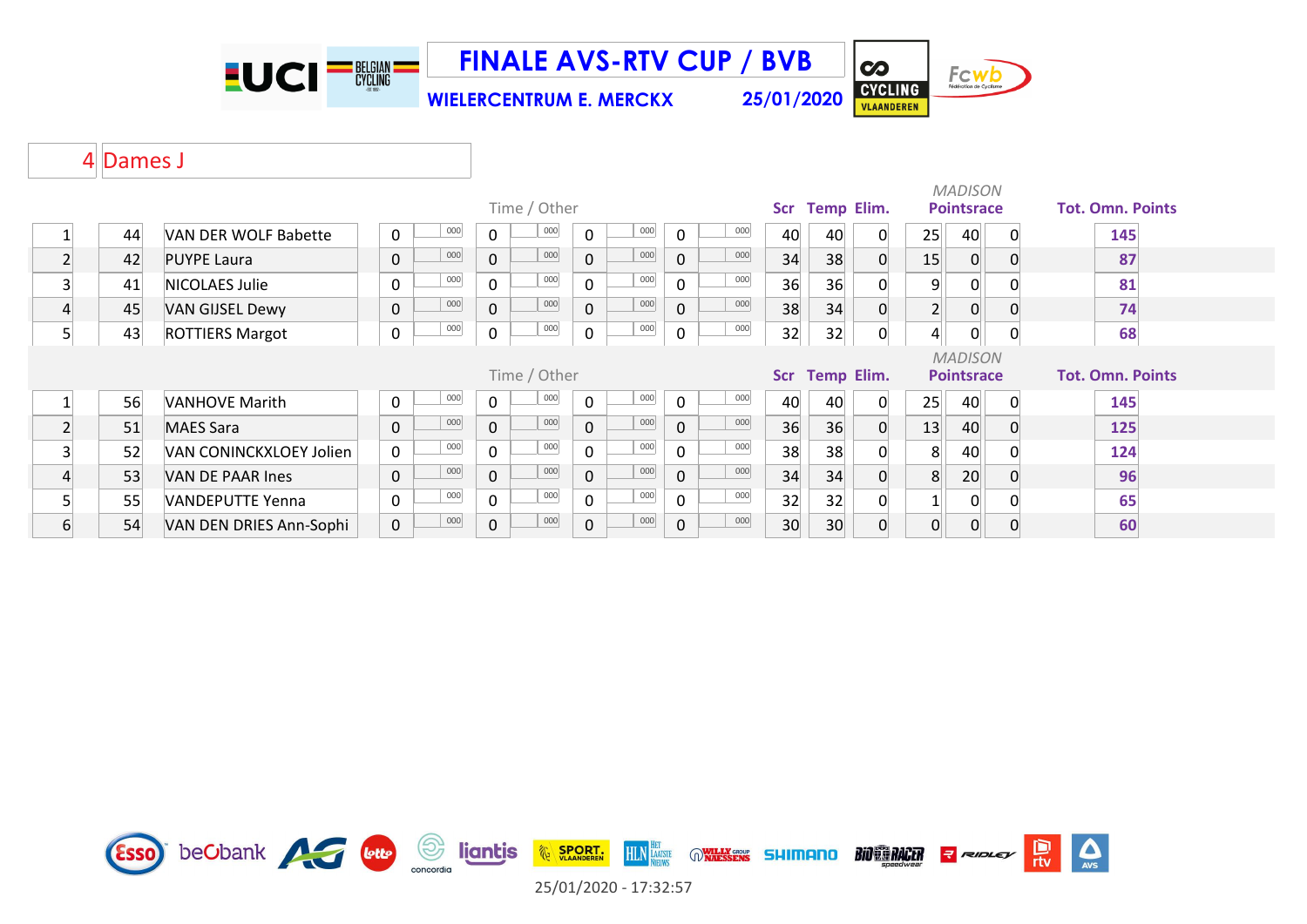EUCI<sup>-N</sup>

**FINALE AVS-RTV CUP / BVB**

**WIELERCENTRUM E. MERCKX 25/01/2020**

Fcwb CYCLING

 $\sum_{\text{AVS}}$ 

 $\frac{D}{\pi v}$ 

RIDLEY

**BIO CO RACER** 

**CO** 

### Nieuwelingen Finale

Esso beCbank AG bub

|                 |    |                             |                |     |              |              |                |     |                |     |            |                   |   |                | <b>MADISON</b>    |                |                         |
|-----------------|----|-----------------------------|----------------|-----|--------------|--------------|----------------|-----|----------------|-----|------------|-------------------|---|----------------|-------------------|----------------|-------------------------|
|                 |    |                             |                |     |              | Time / Other |                |     |                |     | <b>Scr</b> | <b>Temp Elim.</b> |   |                | <b>Pointsrace</b> |                | <b>Tot. Omn. Points</b> |
| 1               | 92 | <b>VAN GUCHT Yoran</b>      | 0              | 000 | 0            | 000          | 0              | 000 | 0              | 000 | 40         | 40                | 0 | $\overline{7}$ | 0                 | $\mathbf 0$    | 87                      |
| $\overline{2}$  | 81 | <b>LETEN Inias</b>          | $\mathbf 0$    | 000 | $\mathbf 0$  | 000          | 0              | 000 | $\mathbf 0$    | 000 | 40         | 40                | 0 | 5 <sup>1</sup> | $\overline{0}$    | 0              | 85                      |
| $\overline{3}$  | 86 | <b>SLAETS Yorick</b>        | $\mathbf 0$    | 000 | $\mathbf 0$  | 000          | $\mathbf 0$    | 000 | $\mathbf 0$    | 000 | 38         | 36                | 0 | $6 \mid$       | $\overline{0}$    | $\mathbf{0}$   | 80                      |
| $\overline{4}$  | 77 | <b>JONCKHEERE Jarne</b>     | $\mathbf{0}$   | 000 | $\mathbf 0$  | 000          | $\mathbf 0$    | 000 | $\mathbf 0$    | 000 | 38         | 30                | 0 | 10             | 0                 | $\overline{0}$ | 78                      |
| 5               | 63 | <b>BERTELS Jasper</b>       | $\mathbf 0$    | 000 | $\mathbf 0$  | 000          | $\mathbf 0$    | 000 | $\mathbf 0$    | 000 | 36         | 36                | 0 | 5 <sup>1</sup> | 0                 | $\mathbf 0$    | 77                      |
| $6 \overline{}$ | 90 | <b>VAN DEN HAUTE Milan</b>  | $\mathbf 0$    | 000 | $\mathbf 0$  | 000          | $\mathbf 0$    | 000 | $\overline{0}$ | 000 | 34         | 32                | 0 | 5 <sup>1</sup> | 0                 | $\overline{0}$ | 71                      |
| $\overline{7}$  | 68 | DE SCHUYTENEER Steffen      | $\mathbf 0$    | 000 | $\Omega$     | 000          | $\mathbf 0$    | 000 | $\mathbf 0$    | 000 | 30         | 38                | 0 | $\overline{2}$ | $\overline{0}$    | $\mathbf 0$    | 70                      |
| 8               | 61 | <b>BAERT Basiel</b>         | $\mathbf 0$    | 000 | $\mathbf 0$  | 000          | $\overline{0}$ | 000 | $\mathbf 0$    | 000 | 32         | 38                | 0 | $\overline{0}$ | 0                 | $\overline{0}$ | 70                      |
| 9               | 82 | <b>NEELE Maurits</b>        | $\mathbf 0$    | 000 | $\mathbf 0$  | 000          | $\mathbf 0$    | 000 | $\mathbf 0$    | 000 | 32         | 34                | 0 | $\overline{2}$ | 0                 | 0              | 68                      |
| 10              | 85 | <b>PRESTIANNI Sacha</b>     | $\mathbf 0$    | 000 | $\mathbf 0$  | 000          | $\mathbf 0$    | 000 | $\mathbf 0$    | 000 | 36         | 28                | 0 | 3 <sup>1</sup> | 0                 | $\overline{0}$ | 67                      |
| 11              | 87 | <b>SOENENS Leyton</b>       | $\mathbf 0$    | 000 | $\mathbf 0$  | 000          | $\mathbf 0$    | 000 | $\mathbf 0$    | 000 | 34         | 30                | 0 | $\mathbf{1}$   | $\overline{0}$    | $\mathbf 0$    | 65                      |
| 12              | 74 | <b>GOOSSENS Nicholas</b>    | $\mathbf 0$    | 000 | $\mathbf{0}$ | 000          | $\mathbf{0}$   | 000 | $\mathbf 0$    | 000 | 28         | 34                | 0 | $\overline{0}$ | $\overline{0}$    | $\overline{0}$ | 62                      |
| 13              | 84 | <b>PLACE Maxence</b>        | $\mathbf 0$    | 000 | $\mathbf 0$  | 000          | $\mathbf 0$    | 000 | $\mathbf 0$    | 000 | 30         | 32                | 0 | 0              | 0                 | 0              | 62                      |
| 14              | 67 | <b>DE COSTER Jani</b>       | $\mathbf{0}$   | 000 | $\mathbf 0$  | 000          | $\overline{0}$ | 000 | $\mathbf 0$    | 000 | 28         | 26                | 0 | $\overline{0}$ | $\overline{0}$    | $\overline{0}$ | 54                      |
| 15              | 66 | <b>DE BUYSSER Quinten</b>   | $\mathbf 0$    | 000 | $\mathbf 0$  | 000          | $\mathbf 0$    | 000 | $\mathbf 0$    | 000 | 26         | 18                | 0 | $6 \mid$       | 0                 | $\mathbf 0$    | 50                      |
| 16              | 78 | L'EAU Michiel               | $\mathbf{0}$   | 000 | $\mathbf 0$  | 000          | $\mathsf{O}$   | 000 | $\mathbf 0$    | 000 | 22         | 28                | 0 | $\overline{0}$ | 0                 | 0              | 50                      |
| 17              | 70 | <b>DINGEMANS Marijn</b>     | 0              | 000 | $\mathbf 0$  | 000          | $\mathbf 0$    | 000 | $\mathbf 0$    | 000 | 24         | 26                | 0 | 0              | 0                 | $\mathbf 0$    | 50                      |
| 18              | 95 | <b>VANEECKHOUTTE Victor</b> | $\mathbf 0$    | 000 | $\mathbf 0$  | 000          | $\mathsf{O}$   | 000 | $\mathbf 0$    | 000 | 24         | 20                | 0 | 2 <sup>1</sup> | $\overline{0}$    | 0              | 46                      |
| 19              | 75 | <b>GOVAERT Tanghi</b>       | $\mathbf 0$    | 000 | $\mathbf 0$  | 000          | $\mathbf 0$    | 000 | $\mathbf 0$    | 000 | 26         | 16                | 0 | $\mathbf{1}$   | 0                 | 0              | 43                      |
| 20              | 93 | <b>VAN OUDENHOVE Stian</b>  | $\overline{0}$ | 000 | $\mathbf{0}$ | 000          | $\overline{0}$ | 000 | $\mathbf 0$    | 000 | 18         | 22                | 0 | $\overline{0}$ | $\overline{0}$    | 0              | 40                      |
| 21              | 76 | <b>HOOFTMAN Ilan</b>        | $\Omega$       | 000 | $\mathbf 0$  | 000          | $\mathbf 0$    | 000 | $\overline{0}$ | 000 | 18         | 22                | 0 | 0              | $\overline{0}$    | $\Omega$       | 40                      |
| 22              | 65 | <b>CRIEL Emilio</b>         | $\mathbf 0$    | 000 | $\mathbf 0$  | 000          | $\mathbf 0$    | 000 | $\mathbf 0$    | 000 | 20         | 16                | 0 | $\overline{0}$ | $\overline{0}$    | $\overline{0}$ | 36                      |
| 23              | 69 | <b>DELHAYE Corentin</b>     | 0              | 000 | $\mathbf 0$  | 000          | 0              | 000 | $\pmb{0}$      | 000 | 22         | 24                | 0 | 0              | 0                 | $-20$          | 26                      |



HLN HATSTE ON THE SSENS SHIMANO

**EXAMPLE SPORT.** 

**Supervisor de ligntis**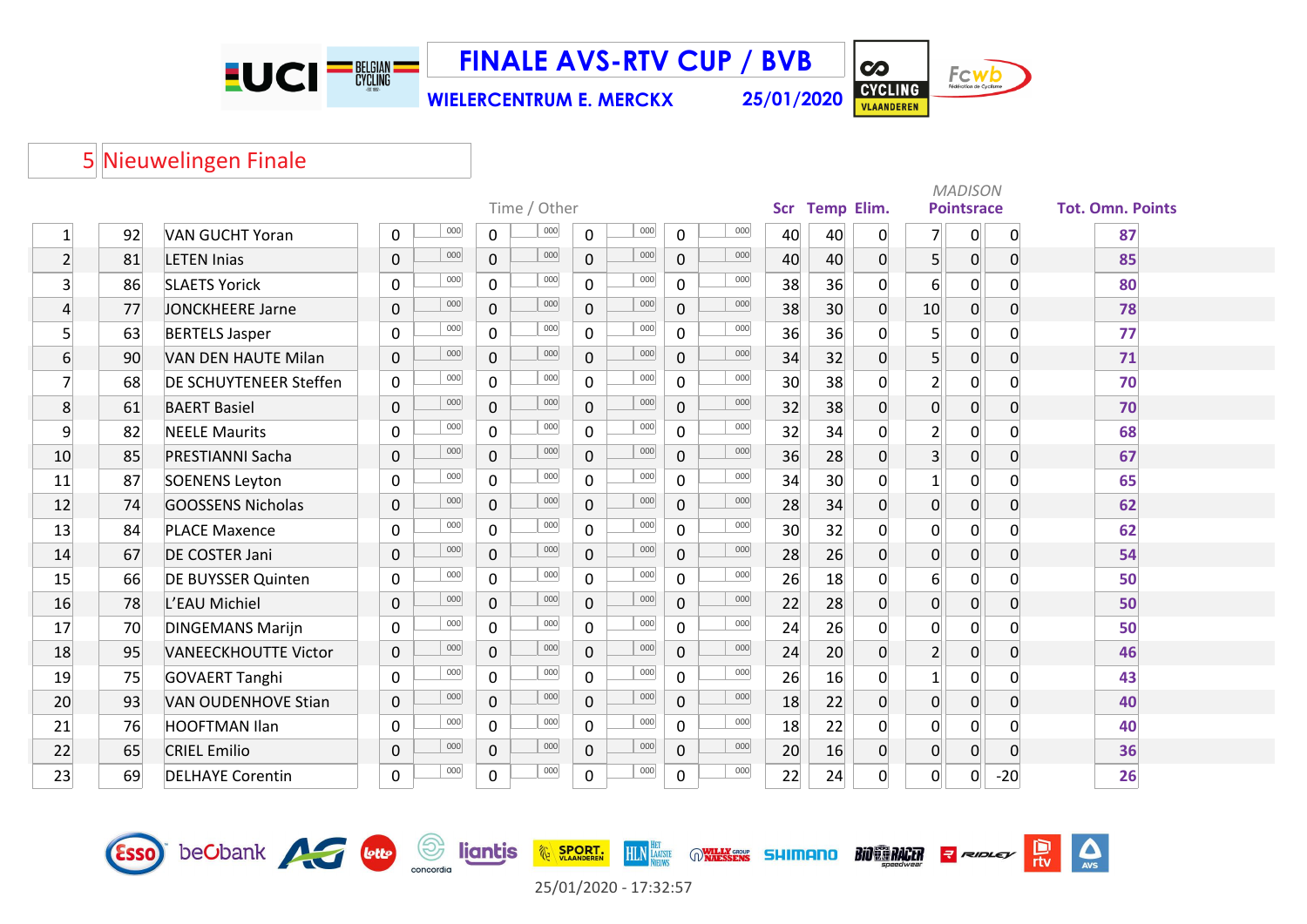**EUCI<sup>-BEGIAN</sub>**</sup>

**WIELERCENTRUM E. MERCKX 25/01/2020 FINALE AVS-RTV CUP / BVB**

 $\overline{\mathbf{c}}$ CYCLING

Fcwb

#### Juniores

|                |     |                            |                            |                |              |                |     |              |     |                  |                 |                   |                | <b>MADISON</b>    |              |                         |
|----------------|-----|----------------------------|----------------------------|----------------|--------------|----------------|-----|--------------|-----|------------------|-----------------|-------------------|----------------|-------------------|--------------|-------------------------|
|                |     |                            |                            |                | Time / Other |                |     |              |     | <b>Scr</b>       |                 | <b>Temp Elim.</b> |                | <b>Pointsrace</b> |              | <b>Tot. Omn. Points</b> |
| 1              | 111 | <b>POLLEFLIET Gianluca</b> | 000<br>0                   | 0              | 000          | 0              | 000 | 0            | 000 | 40               | 40              | 0                 | 35             | 20                | $\mathbf{0}$ | 135                     |
| $\mathbf{2}$   | 115 | VANDENBRANDEN Noah         | 000<br>$\mathbf 0$         | $\mathbf 0$    | 000          | $\overline{0}$ | 000 | $\mathbf 0$  | 000 | 38               | 34              | 0                 | 12             | $\mathbf 0$       | 0            | 84                      |
| 3              | 117 | <b>DETALLE Noah</b>        | 000<br>$\mathbf 0$         | $\mathbf 0$    | 000          | $\overline{0}$ | 000 | 0            | 000 | 30               | 36              | 0                 |                | 0                 |              | 73                      |
| $\overline{4}$ | 113 | <b>SOENENS Ayton</b>       | 000<br>$\mathbf 0$         | $\overline{0}$ | 000          | $\overline{0}$ | 000 | $\mathbf 0$  | 000 | 34               | 28              | 0                 | $\overline{7}$ | $\mathbf 0$       | 0            | 69                      |
| 5              | 112 | <b>RAES Renzo</b>          | 000<br>$\mathbf 0$         | $\mathbf 0$    | 000          | $\overline{0}$ | 000 | $\Omega$     | 000 | 32               | 30              | 0                 | 5 <sup>1</sup> | 0                 |              | 67                      |
| 6              | 109 | JENTGEN Jerome             | 000<br>$\pmb{0}$           | $\mathbf 0$    | 000          | $\overline{0}$ | 000 | $\mathbf 0$  | 000 | 24               | 38              | 0                 | $\overline{4}$ | $\mathbf 0$       | 0            | 66                      |
| 7              | 110 | <b>KEMP Noah</b>           | 000<br>$\mathbf 0$         | $\mathbf 0$    | 000          | $\mathbf{0}$   | 000 | $\Omega$     | 000 | 36               | 14              | 0                 | 8              | 0                 |              | 58                      |
| 8              | 101 | <b>BEIRLAEN Jakov</b>      | 000<br>$\mathbf 0$         | $\mathbf 0$    | 000          | $\mathbf 0$    | 000 | $\Omega$     | 000 | 26               | 20 <sup>°</sup> | 0                 | 11             | 0                 | 0            | 57                      |
| 9              | 102 | <b>BERNARD Thibaut</b>     | 000<br>0                   | $\mathbf 0$    | 000          | $\mathbf{0}$   | 000 | $\Omega$     | 000 | 18               | 24              | 0                 | 5 <sup>1</sup> | 0                 | O            | 47                      |
| 10             | 106 | <b>GILLES Max</b>          | 000<br>$\mathsf{O}\xspace$ | $\mathbf 0$    | 000          | $\mathbf{0}$   | 000 | $\mathbf{0}$ | 000 | 10               | 32              | $\overline{0}$    | $\overline{0}$ | $\mathbf 0$       | 0            | 42                      |
| 11             | 104 | <b>DE PRETER Emiel</b>     | 000<br>0                   | 0              | 000          | 0              | 000 | 0            | 000 | 16               | 22              | 0                 | 3 <sup>1</sup> | 0                 |              | 41                      |
| 12             | 114 | <b>VAN GILS Yannick</b>    | 000<br>$\mathsf{O}\xspace$ | $\mathbf 0$    | 000          | $\overline{0}$ | 000 | $\mathbf 0$  | 000 | 22               | 18              | 0                 | $\overline{0}$ | $\mathbf 0$       | 0            | 40                      |
| 13             | 103 | <b>BERTELS Lennert</b>     | 000<br>$\mathbf 0$         | $\mathbf 0$    | 000          | $\mathsf{O}$   | 000 | $\mathbf{0}$ | 000 | 12               | 26              | 0                 | $\mathbf{0}$   | 0                 |              | 38                      |
| 14             | 105 | <b>DECEUNINCK Andreas</b>  | 000<br>$\mathsf{O}\xspace$ | $\mathbf 0$    | 000          | $\overline{0}$ | 000 | $\mathbf 0$  | 000 | 20               | 16              | 0                 | $\overline{0}$ | $\mathbf 0$       | 0            | 36                      |
| 15             | 118 | <b>HAUTECLAIR Tommi</b>    | 000<br>0                   | $\mathbf 0$    | 000          | $\mathsf{O}$   | 000 | 0            | 000 | 14               | 10              | 0                 | $\overline{0}$ | $\mathbf 0$       |              | 24                      |
| 16             | 116 | <b>BAETEN Wiebe</b>        | 000<br>$\pmb{0}$           | $\mathbf 0$    | 000          | $\overline{0}$ | 000 | $\Omega$     | 000 | 8                | 8 <sup>1</sup>  | 0                 | $\overline{0}$ | $\overline{0}$    | $-40$        | $-24$                   |
| 17             | 108 | JACOBS Yorben              | 000<br>$\pmb{0}$           | 0              | 000          | 0              | 000 | 0            | 000 | $6 \overline{6}$ | 6 <sup>1</sup>  | 0                 | $\Omega$       | 0                 | $-100$       | $-88$                   |

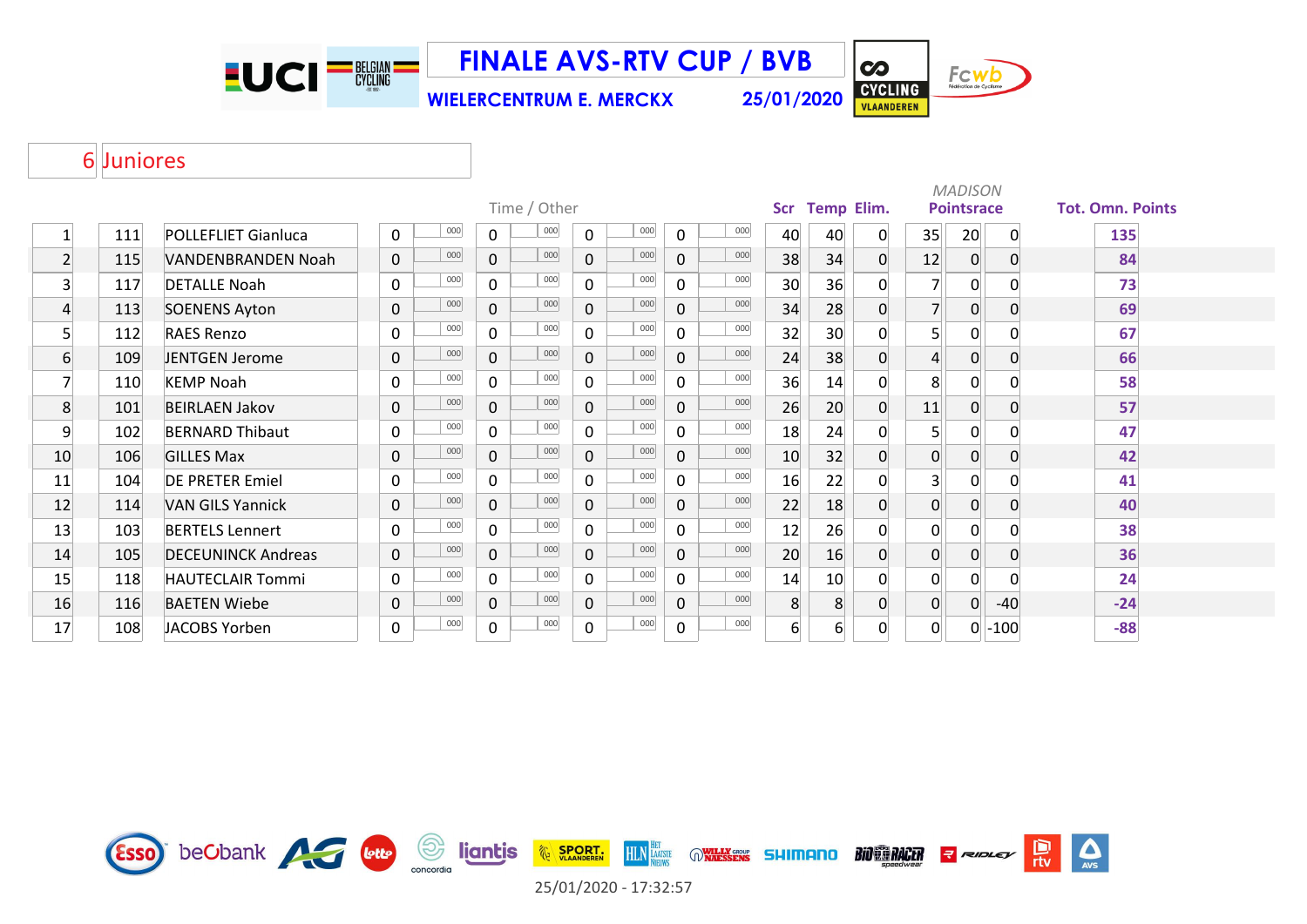

**FINALE AVS-RTV CUP / BVB**

**WIELERCENTRUM E. MERCKX 25/01/2020**



 $\overline{\mathbf{c}}$ 



#### 11 Nieuwelingen KF

|    |     |                         |                    |     |              |              |              |     |              |         |                  |                   |   |   | <b>MADISON</b>    |                         |
|----|-----|-------------------------|--------------------|-----|--------------|--------------|--------------|-----|--------------|---------|------------------|-------------------|---|---|-------------------|-------------------------|
|    |     |                         |                    |     |              | Time / Other |              |     |              |         | Scr              | <b>Temp Elim.</b> |   |   | <b>Pointsrace</b> | <b>Tot. Omn. Points</b> |
|    | 73  | <b>GIAMPAOLO Matteo</b> | 1                  | 000 | $\mathbf 0$  | 000          | $\mathbf 0$  | 000 | $\mathbf 0$  | 000     | 12               | 20                | 0 | 0 | 0                 | 33                      |
|    | 96  | <b>VERTOMMEN Ian</b>    | $\mathbf{1}$       | 000 | $\mathbf 0$  | 000          | $\mathbf{0}$ | 000 | $\mathbf 0$  | 000     | 14               | 18                | 0 | 0 | 0                 | 33                      |
| 3  | -89 | VAN DE WEYER Jan        | $\sim$             | 000 | $\mathsf{O}$ | 000          | $\Omega$     | 000 | $\Omega$     | $000\,$ | 16               | 14                |   | 0 | 0                 | 31                      |
|    | 88  | VAN DAELE Ivo           | $\mathbf{1}$<br>Ŧ. | 000 | $\mathbf 0$  | 000          | $\mathbf 0$  | 000 | $\mathbf{0}$ | 000     | 16               | 14                |   | 0 | 0                 | 31                      |
|    | 94  | VANDE MOORTEL Matteo    | $\mathbf{1}$       | 000 | $\mathbf 0$  | 000          | $\Omega$     | 000 | $\Omega$     | 000     | 14               | 10                | 0 | 0 | 0                 | 25                      |
| 6  | 79  | <b>LANDTSHEER Tibo</b>  | $\mathbf{1}$<br>Ŧ. | 000 | $\mathbf 0$  | 000          | $\mathbf{0}$ | 000 | $\mathbf{0}$ | 000     | 10               | 12                |   | 0 | 0                 | 23                      |
|    | 62  | <b>BAETEN Rube</b>      | $\mathbf{1}$       | 000 | $\mathbf 0$  | 000          | $\mathbf 0$  | 000 | $\mathbf 0$  | 000     | 10               | 12                |   | 0 | 0                 | 23                      |
| 8  | 72  | <b>GANGAI Luis</b>      | $\mathbf{1}$<br>ᆠ  | 000 | $\mathbf 0$  | 000          | $\mathbf{0}$ | 000 | $\mathbf{0}$ | 000     | 12               | 10                | 0 | 0 | 0                 | 23                      |
| 9  | 64  | <b>CHINTINNE Tom</b>    |                    | 000 | $\mathsf{O}$ | 000          | $\mathbf{0}$ | 000 | $\Omega$     | 000     | 6                | $\mathsf{R}$      |   | 0 | 0                 | 15                      |
| 10 | 71  | <b>FAGNARD Lucas</b>    | $\mathbf{A}$       | 000 | $\mathbf 0$  | 000          | $\Omega$     | 000 | $\mathbf{0}$ | 000     | $6 \overline{6}$ | 8                 |   | 0 | 0                 | 15                      |
| 11 | 91  | VAN DEUREN Senne        | 1                  | 000 | $\mathbf 0$  | 000          | $\Omega$     | 000 | $\Omega$     | 000     | 8                | 6                 |   | 0 | 0                 | 15                      |
| 12 | 80  | LEFEBVRE Johan          | T,                 | 000 | 0            | 000          | $\mathbf 0$  | 000 | $\mathbf 0$  | 000     | 8                | $\overline{6}$    |   | 0 | 0                 | 15                      |

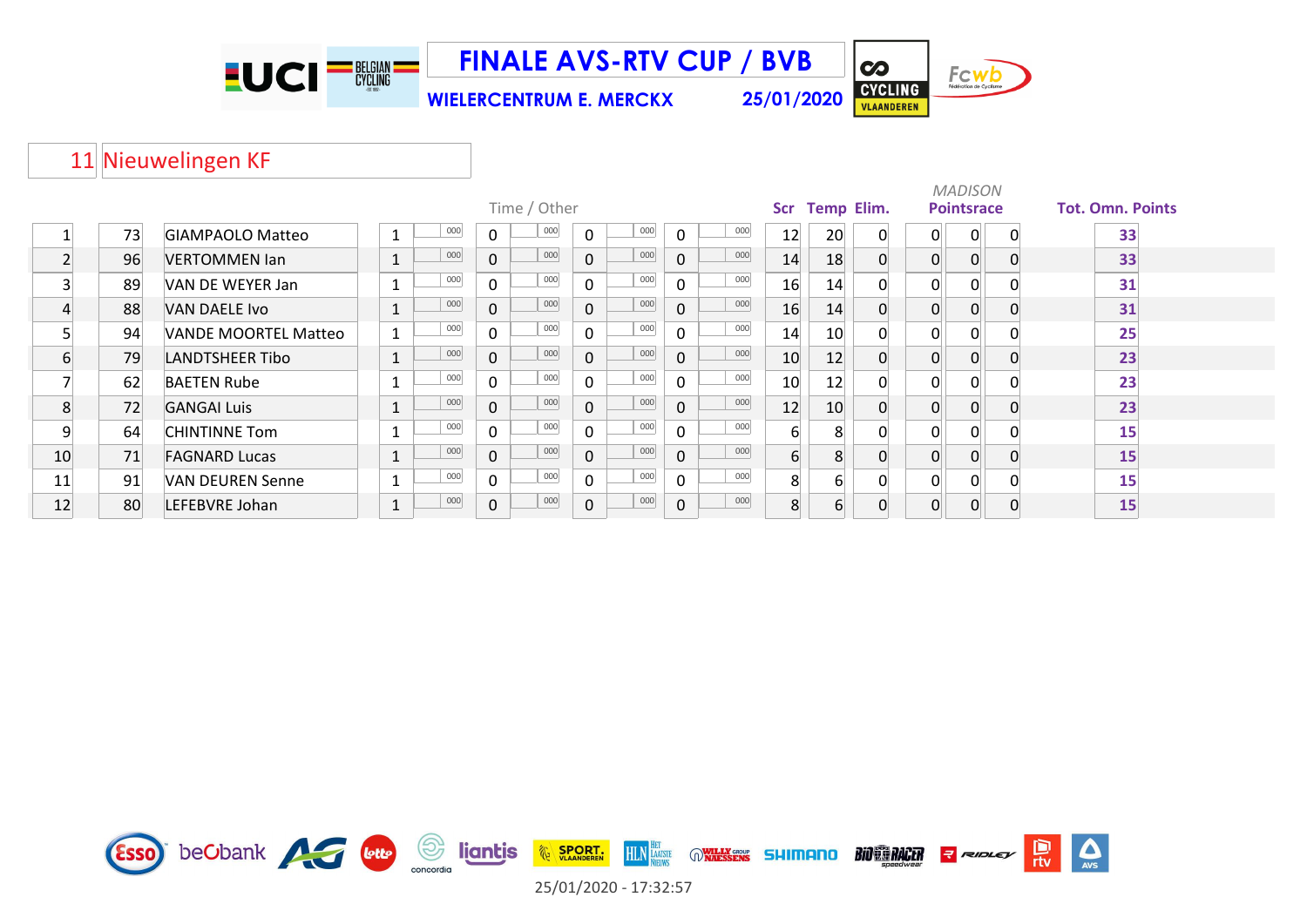

**FINALE AVS-RTV CUP / BVB**

**WIELERCENTRUM E. MERCKX 25/01/2020**

Fcwb CYCLING

 $\overline{\mathbf{c}}$ 

#### 21 MADISON

|                          |                 |                        |                    |              |              |             |     |              |     |     |                   |          |                | <b>MADISON</b>    |        |                         |
|--------------------------|-----------------|------------------------|--------------------|--------------|--------------|-------------|-----|--------------|-----|-----|-------------------|----------|----------------|-------------------|--------|-------------------------|
|                          |                 |                        |                    |              | Time / Other |             |     |              |     | Scr | <b>Temp Elim.</b> |          |                | <b>Pointsrace</b> |        | <b>Tot. Omn. Points</b> |
|                          |                 | NEELE/DINGEMANS        | 000<br>0           | $\mathbf{0}$ | 000          | $\Omega$    | 000 | $\mathbf{0}$ | 000 |     | $\Omega$          | 0        | 19             | 20                |        | 39                      |
| $\overline{\phantom{0}}$ |                 | YONCKHEERE/SLAETS      | 000<br>$\mathbf 0$ | $\mathbf{0}$ | 000          | $\mathbf 0$ | 000 | 0            | 000 |     | $\Omega$          |          | 21             | 0                 |        | 21                      |
| C                        | $\overline{4}$  | D SCHUYTENEER/VANDEN   | 000<br>$\mathbf 0$ | $\mathbf 0$  | 000          | $\mathbf 0$ | 000 | $\mathbf 0$  | 000 |     | $\overline{0}$    |          | 17             | 0                 |        | 17                      |
|                          | 9               | V HOVE/MAES            | 000<br>$\pmb{0}$   | $\mathbf 0$  | 000          | $\mathbf 0$ | 000 | $\mathbf 0$  | 000 | 0   | $\overline{0}$    |          | 8              | 0                 |        |                         |
|                          | 10 <sup>1</sup> | PLACE/PRESTIANI        | 000<br>$\pmb{0}$   | 0            | 000          | $\mathbf 0$ | 000 | 0            | 000 |     | $\Omega$          |          |                | 0                 |        |                         |
| 6                        | 6               | SOENENS/VAN OUDENHOV   | $\mathbf 0$<br>000 | $\mathbf 0$  | 000          | $\mathbf 0$ | 000 | $\mathbf 0$  | 000 |     | $\Omega$          |          |                |                   |        |                         |
|                          |                 | BAERT/GIAMPAOLO        | 000<br>0           | $\mathbf 0$  | 000          | $\mathbf 0$ | 000 | 0            | 000 |     | $\Omega$          |          | $\Omega$       | 0                 |        |                         |
| 8                        |                 | CRIEL/GOVAERT          | 000<br>$\pmb{0}$   | $\mathbf 0$  | 000          | $\mathbf 0$ | 000 | $\mathbf 0$  | 000 | 0   | $\Omega$          |          | $\Omega$       | 0                 |        |                         |
| 9                        |                 | V EECKHOUTE/ LANDTSHEE | 000<br>$\mathbf 0$ | $\mathbf 0$  | 000          | $\mathbf 0$ | 000 | 0            | 000 |     | $\Omega$          |          | $\Omega$       | 0                 |        |                         |
| 10                       | 12              | D SCHRIJVER/VD WOLF    | 000<br>$\pmb{0}$   | $\mathbf 0$  | 000          | $\mathbf 0$ | 000 | $\mathbf 0$  | 000 |     | $\Omega$          |          | $\overline{3}$ | 0                 | $-60$  | $-57$                   |
| 11                       | 8               | PUYPE/VD PAAR          | 000<br>$\pmb{0}$   | $\mathbf 0$  | 000          | $\mathbf 0$ | 000 | $\mathbf 0$  | 000 |     | $\Omega$          | $\Omega$ | $\Omega$       | 0                 | $-120$ | $-120$                  |

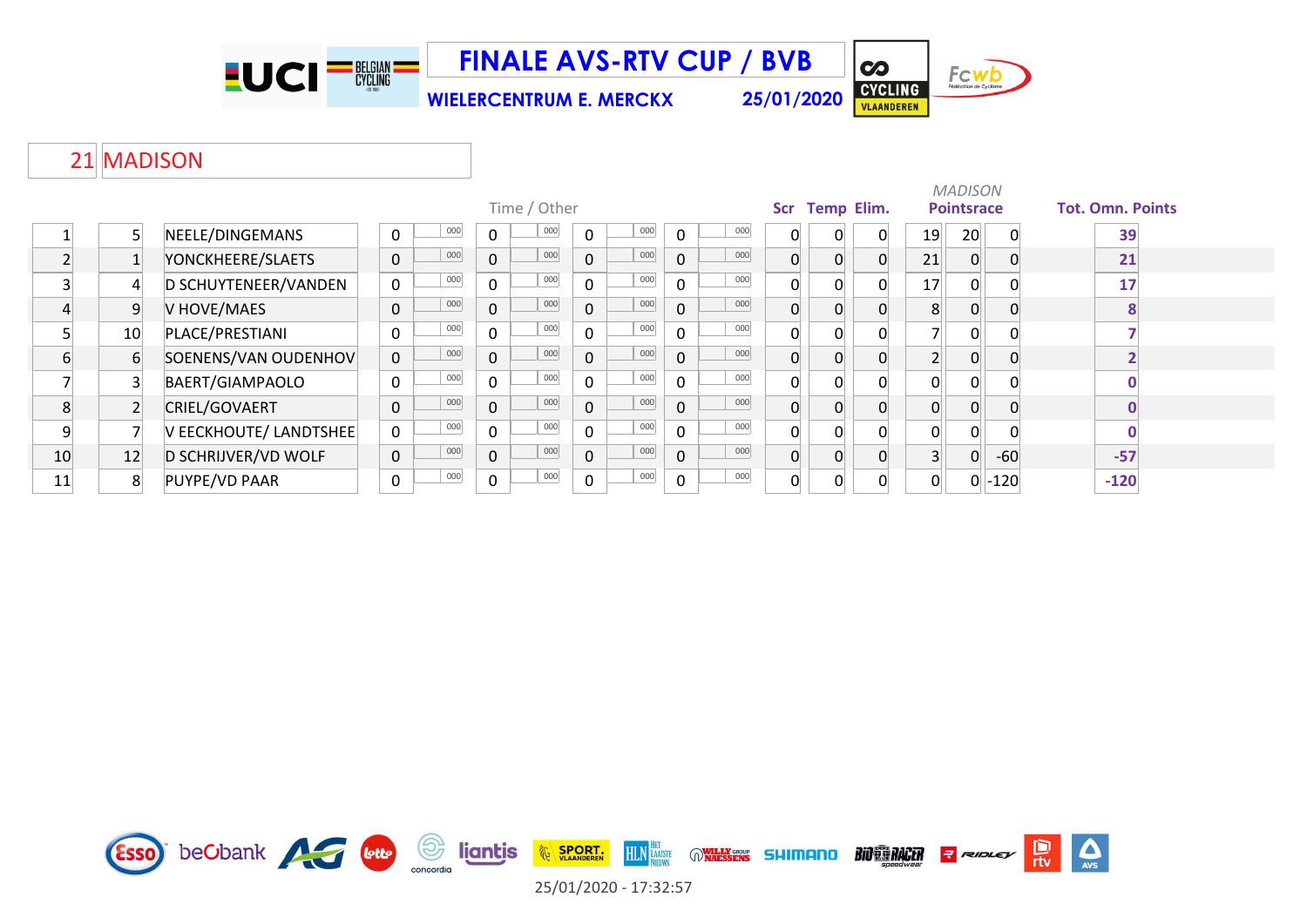



### 01 U15 12 j Jongens

| PI.                      | Naam (Rgnr) Tot. Punten voor 25/01 Scratch Tempo Scr. KF |     |    |    |   | <b>Punten</b> | <b>TOTAAL</b> |  |
|--------------------------|----------------------------------------------------------|-----|----|----|---|---------------|---------------|--|
|                          | <b>BOGAERT Matthias (2)</b>                              | 307 | 15 | 15 | 0 | 15            | 352           |  |
|                          | 2 DE NUL Giel (3)                                        | 268 | 11 | 13 | 0 | 13            | 305           |  |
|                          | 3 KIMPE Ian (6)                                          | 221 | 13 | 11 | 0 | 11            | 256           |  |
| $\overline{\mathcal{A}}$ | VAN CANNEYT Robbe (5)                                    | 177 | 10 | 10 | 0 | 10            | 207           |  |
| .5                       | MAES Xander (4)                                          | 78  | 8  | 8  | 0 | 8             | 102           |  |

# 02 U15 13 j Jongens

| PI.           | Naam (Rgnr) Tot. Punten voor 25/01 Scratch Tempo |                                                                                                                                                                                                                                                                                                                                                                                     |                |    | Scr. KF  | <b>Punten</b> | <b>TOTAAL</b> |
|---------------|--------------------------------------------------|-------------------------------------------------------------------------------------------------------------------------------------------------------------------------------------------------------------------------------------------------------------------------------------------------------------------------------------------------------------------------------------|----------------|----|----------|---------------|---------------|
|               | VAN DAMME Thibaut (17)                           | 302                                                                                                                                                                                                                                                                                                                                                                                 | 15             | 11 | $\Omega$ | 15            | 343           |
| $\mathcal{P}$ | VAN CANNEYT Siebe (15)                           | 247                                                                                                                                                                                                                                                                                                                                                                                 | 8              | 15 | $\Omega$ | 13            | 283           |
| 3             | HUYCH Lenn (13)                                  | 177                                                                                                                                                                                                                                                                                                                                                                                 | 10             | 13 | $\Omega$ | 8             | 208           |
| 4             | VAN DAELE Lex (16)                               | 174                                                                                                                                                                                                                                                                                                                                                                                 | 6              | 8  | 0        | 6             | 194           |
| 5             | <b>BRUYNOOGHE Mathis (12)</b>                    | 136                                                                                                                                                                                                                                                                                                                                                                                 | 13             | 10 | $\Omega$ | 11            | 170           |
| 6             | LOUAGIE Matti (14)                               | 103                                                                                                                                                                                                                                                                                                                                                                                 | $\overline{7}$ | 7  | $\Omega$ | 7             | 124           |
|               | VAN DER VURST Kobe (18)                          | 59                                                                                                                                                                                                                                                                                                                                                                                  | 11             | 6  | O        | 10            | 86            |
|               |                                                  | $\bigcap \bigcap$ iii $\bigcap$ $\bigcap$ $\bigcap$ $\bigcap$ $\bigcap$ $\bigcap$ $\bigcap$ $\bigcap$ $\bigcap$ $\bigcap$ $\bigcap$ $\bigcap$ $\bigcap$ $\bigcap$ $\bigcap$ $\bigcap$ $\bigcap$ $\bigcap$ $\bigcap$ $\bigcap$ $\bigcap$ $\bigcap$ $\bigcap$ $\bigcap$ $\bigcap$ $\bigcap$ $\bigcap$ $\bigcap$ $\bigcap$ $\bigcap$ $\bigcap$ $\bigcap$ $\bigcap$ $\bigcap$ $\bigcap$ |                |    |          |               |               |

### 03 U15 14 j Jongens

|                              |                              |                |                | Scr. KF     | <b>Punten</b>                                    | <b>TOTAAL</b> |  |
|------------------------------|------------------------------|----------------|----------------|-------------|--------------------------------------------------|---------------|--|
| DE BOCK Aless (27)           | 252                          | 10             | 15             | $\Omega$    | 11                                               | 288           |  |
|                              | 251                          | 13             | 13             | $\Omega$    | 10                                               | 287           |  |
| PUYPE Bram (37)              | 172                          | 15             | 11             | $\Omega$    | 5                                                | 203           |  |
| METTEPENNINGEN Arne (36)     | 164                          | $\overline{7}$ | 6              | $\Omega$    | 6                                                | 183           |  |
| D'HOOGHE Nicolas (26)        | 157                          | 6              | 7              | $\Omega$    | 8                                                | 178           |  |
| <b>WEYTS Louis (39)</b>      | 117                          | 3              | 8              | $\Omega$    | $\overline{2}$                                   | 130           |  |
| LEMESTREZ Juan (34)          | 96                           | 5              | 4              | $\Omega$    | 13                                               | 118           |  |
| VANDERSTEENE Kobe (38)       | 97                           | 4              | $\overline{2}$ | $\Omega$    | 4                                                | 107           |  |
| DE BODE Staf (28)            | 67                           | 11             | 5              | $\Omega$    | 2                                                | 85            |  |
| <b>GABRIELS Jonas (31)</b>   | 63                           | 8              | $\overline{2}$ | $\Omega$    | $\overline{7}$                                   | 80            |  |
| <b>WARRANT Robin (47)</b>    | 58                           | $\overline{2}$ | 3              | $\Omega$    | 3                                                | 66            |  |
| <b>MANNAERT Kiandro (35)</b> | 48                           | $\overline{2}$ | $\overline{2}$ | $\Omega$    | $\overline{2}$                                   | 54            |  |
| COLLARD Ernesto (25)         | 45                           | $\overline{2}$ | 2              | $\Omega$    | $\overline{2}$                                   | 51            |  |
| MAES Luca (40)               | 41                           | $\overline{2}$ | $\overline{2}$ | $\Omega$    | $\overline{2}$                                   | 47            |  |
| DE CLERCQ Matthijs (29)      | 28                           | $\overline{2}$ | 2              | $\Omega$    | $\overline{2}$                                   | 34            |  |
| GHESELLE Warre (32)          | 26                           | $\overline{2}$ | $\overline{2}$ | $\Omega$    | $\overline{2}$                                   | 32            |  |
| HUYSMANS Nolan (33)          | 0                            | 2              | 10             | $\mathbf 0$ | 15                                               | 27            |  |
|                              | <b>AERNOUTS Nicolas (24)</b> |                |                |             | Naam (Rgnr) Tot. Punten voor 25/01 Scratch Tempo |               |  |



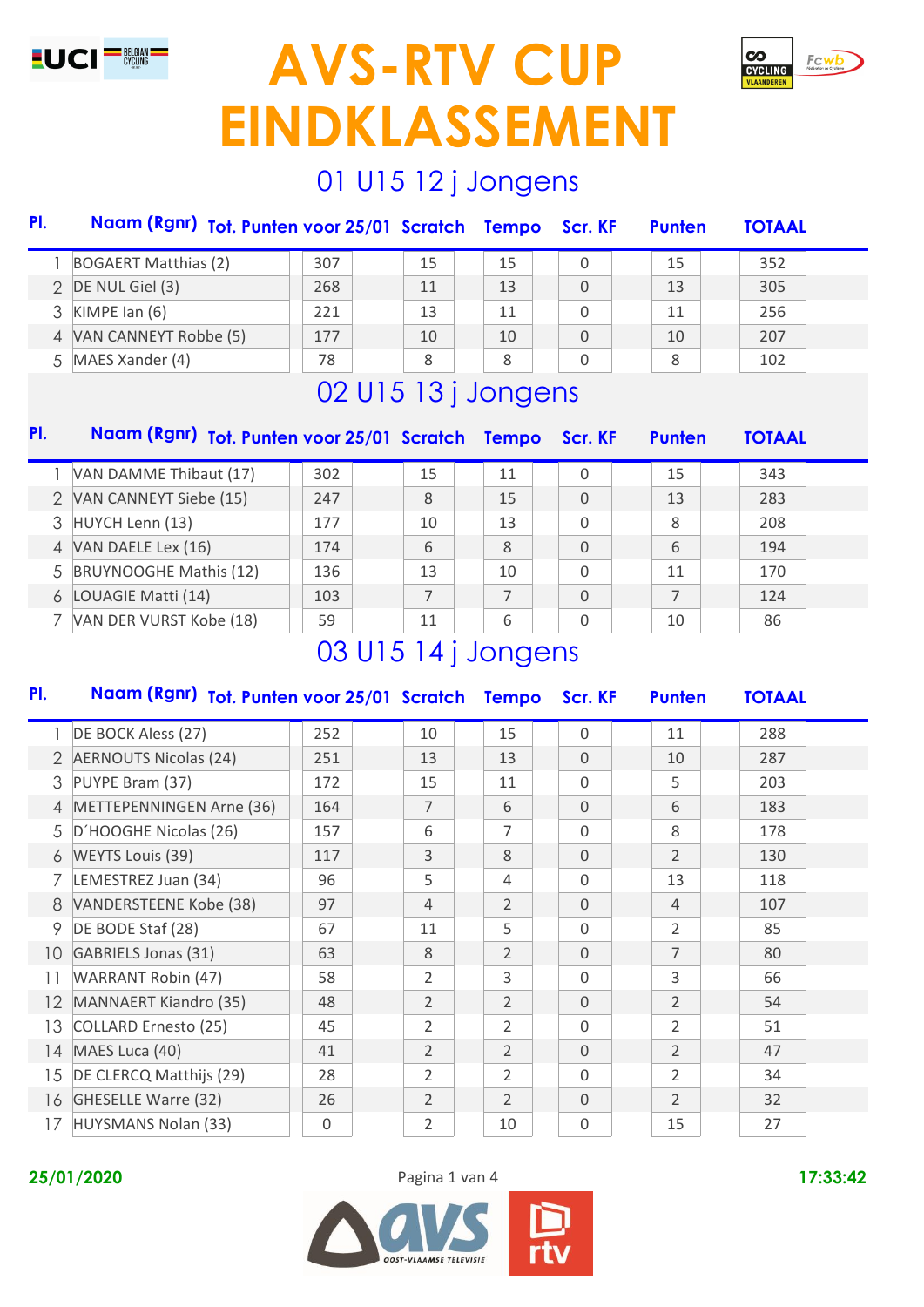



| PI. | 04 U15 12 j Meisjes<br>Naam (Rgnr) Tot. Punten voor 25/01 Scratch Tempo<br>Scr. KF<br><b>Punten</b><br><b>TOTAAL</b><br>FIVE Laura (1)<br>225<br>15<br>15<br>0<br>270<br>15<br>05 U15 13 j Meisjes<br>PI.<br>Naam (Rgnr) Tot. Punten voor 25/01 Scratch Tempo<br><b>TOTAAL</b><br>Scr. KF<br><b>Punten</b><br>DE BUYSSER Auke (11)<br>180<br>15<br>15<br>0<br>15<br>225<br>06 U15 14 j Meisjes<br>PI.<br>Naam (Rgnr) Tot. Punten voor 25/01 Scratch<br><b>Tempo</b><br><b>TOTAAL</b><br>Scr. KF<br><b>Punten</b><br><b>EXPEELS Laerke (21)</b><br>225<br>15<br>15<br>$\mathbf 0$<br>15<br>270<br>2 VIERSTRAETE Luca (23)<br>13<br>13<br>197<br>160<br>11<br>$\mathbf 0$<br>3<br>VAN GOETHEM Lore (22)<br>119<br>13<br>11<br>0<br>11<br>154<br>07 U17 Jongens<br>Naam (Rgnr) Tot. Punten voor 25/01 Scratch<br><b>Tempo</b><br>Scr. KF<br><b>Punten</b><br><b>TOTAAL</b><br>LETEN Inias (81)<br>15<br>15<br>268<br>231<br>$\mathbf 0$<br>7<br>$\overline{2}$<br>BERTELS Jasper (63)<br>206<br>11<br>11<br>$\mathbf 0$<br>8<br>236<br>SLAETS Yorick (86)<br>3<br>193<br>13<br>11<br>$\mathbf 0$<br>10<br>227<br>4 VAN GUCHT Yoran (92)<br>182<br>15<br>15<br>$\mathbf 0$<br>13<br>225<br>PRESTIANNI Sacha (85)<br>169<br>6<br>5<br>191<br>5<br>11<br>0<br>JONCKHEERE Jarne (77)<br>188<br>153<br>13<br>7<br>0<br>15<br>6<br><b>BAERT Basiel (61)</b><br>8<br>$\mathbf 0$<br>2<br>162<br>7<br>139<br>13<br>GOOSSENS Nicholas (74)<br>2<br>8<br>123<br>6<br>10<br>$\mathbf 0$<br>141<br>DE SCHUYTENEER Steffen (68)<br>116<br>13<br>140<br>0<br>7<br>4<br>L'EAU Michiel (78)<br>128<br>3<br>6<br>$\mathbf 0$<br>$\overline{2}$<br>139<br>10 <sup>°</sup> |     |  |                |  |                |  |                  |  |                  |  |     |  |  |
|-----|------------------------------------------------------------------------------------------------------------------------------------------------------------------------------------------------------------------------------------------------------------------------------------------------------------------------------------------------------------------------------------------------------------------------------------------------------------------------------------------------------------------------------------------------------------------------------------------------------------------------------------------------------------------------------------------------------------------------------------------------------------------------------------------------------------------------------------------------------------------------------------------------------------------------------------------------------------------------------------------------------------------------------------------------------------------------------------------------------------------------------------------------------------------------------------------------------------------------------------------------------------------------------------------------------------------------------------------------------------------------------------------------------------------------------------------------------------------------------------------------------------------------------------------------------------------------------------------------------------------------------------------------------|-----|--|----------------|--|----------------|--|------------------|--|------------------|--|-----|--|--|
|     |                                                                                                                                                                                                                                                                                                                                                                                                                                                                                                                                                                                                                                                                                                                                                                                                                                                                                                                                                                                                                                                                                                                                                                                                                                                                                                                                                                                                                                                                                                                                                                                                                                                      |     |  |                |  |                |  |                  |  |                  |  |     |  |  |
|     |                                                                                                                                                                                                                                                                                                                                                                                                                                                                                                                                                                                                                                                                                                                                                                                                                                                                                                                                                                                                                                                                                                                                                                                                                                                                                                                                                                                                                                                                                                                                                                                                                                                      |     |  |                |  |                |  |                  |  |                  |  |     |  |  |
|     |                                                                                                                                                                                                                                                                                                                                                                                                                                                                                                                                                                                                                                                                                                                                                                                                                                                                                                                                                                                                                                                                                                                                                                                                                                                                                                                                                                                                                                                                                                                                                                                                                                                      |     |  |                |  |                |  |                  |  |                  |  |     |  |  |
|     |                                                                                                                                                                                                                                                                                                                                                                                                                                                                                                                                                                                                                                                                                                                                                                                                                                                                                                                                                                                                                                                                                                                                                                                                                                                                                                                                                                                                                                                                                                                                                                                                                                                      |     |  |                |  |                |  |                  |  |                  |  |     |  |  |
|     |                                                                                                                                                                                                                                                                                                                                                                                                                                                                                                                                                                                                                                                                                                                                                                                                                                                                                                                                                                                                                                                                                                                                                                                                                                                                                                                                                                                                                                                                                                                                                                                                                                                      |     |  |                |  |                |  |                  |  |                  |  |     |  |  |
|     |                                                                                                                                                                                                                                                                                                                                                                                                                                                                                                                                                                                                                                                                                                                                                                                                                                                                                                                                                                                                                                                                                                                                                                                                                                                                                                                                                                                                                                                                                                                                                                                                                                                      |     |  |                |  |                |  |                  |  |                  |  |     |  |  |
|     |                                                                                                                                                                                                                                                                                                                                                                                                                                                                                                                                                                                                                                                                                                                                                                                                                                                                                                                                                                                                                                                                                                                                                                                                                                                                                                                                                                                                                                                                                                                                                                                                                                                      |     |  |                |  |                |  |                  |  |                  |  |     |  |  |
|     |                                                                                                                                                                                                                                                                                                                                                                                                                                                                                                                                                                                                                                                                                                                                                                                                                                                                                                                                                                                                                                                                                                                                                                                                                                                                                                                                                                                                                                                                                                                                                                                                                                                      |     |  |                |  |                |  |                  |  |                  |  |     |  |  |
|     |                                                                                                                                                                                                                                                                                                                                                                                                                                                                                                                                                                                                                                                                                                                                                                                                                                                                                                                                                                                                                                                                                                                                                                                                                                                                                                                                                                                                                                                                                                                                                                                                                                                      |     |  |                |  |                |  |                  |  |                  |  |     |  |  |
|     |                                                                                                                                                                                                                                                                                                                                                                                                                                                                                                                                                                                                                                                                                                                                                                                                                                                                                                                                                                                                                                                                                                                                                                                                                                                                                                                                                                                                                                                                                                                                                                                                                                                      |     |  |                |  |                |  |                  |  |                  |  |     |  |  |
|     |                                                                                                                                                                                                                                                                                                                                                                                                                                                                                                                                                                                                                                                                                                                                                                                                                                                                                                                                                                                                                                                                                                                                                                                                                                                                                                                                                                                                                                                                                                                                                                                                                                                      |     |  |                |  |                |  |                  |  |                  |  |     |  |  |
|     |                                                                                                                                                                                                                                                                                                                                                                                                                                                                                                                                                                                                                                                                                                                                                                                                                                                                                                                                                                                                                                                                                                                                                                                                                                                                                                                                                                                                                                                                                                                                                                                                                                                      |     |  |                |  |                |  |                  |  |                  |  |     |  |  |
|     |                                                                                                                                                                                                                                                                                                                                                                                                                                                                                                                                                                                                                                                                                                                                                                                                                                                                                                                                                                                                                                                                                                                                                                                                                                                                                                                                                                                                                                                                                                                                                                                                                                                      |     |  |                |  |                |  |                  |  |                  |  |     |  |  |
| PI. |                                                                                                                                                                                                                                                                                                                                                                                                                                                                                                                                                                                                                                                                                                                                                                                                                                                                                                                                                                                                                                                                                                                                                                                                                                                                                                                                                                                                                                                                                                                                                                                                                                                      |     |  |                |  |                |  |                  |  |                  |  |     |  |  |
|     |                                                                                                                                                                                                                                                                                                                                                                                                                                                                                                                                                                                                                                                                                                                                                                                                                                                                                                                                                                                                                                                                                                                                                                                                                                                                                                                                                                                                                                                                                                                                                                                                                                                      |     |  |                |  |                |  |                  |  |                  |  |     |  |  |
|     |                                                                                                                                                                                                                                                                                                                                                                                                                                                                                                                                                                                                                                                                                                                                                                                                                                                                                                                                                                                                                                                                                                                                                                                                                                                                                                                                                                                                                                                                                                                                                                                                                                                      |     |  |                |  |                |  |                  |  |                  |  |     |  |  |
|     |                                                                                                                                                                                                                                                                                                                                                                                                                                                                                                                                                                                                                                                                                                                                                                                                                                                                                                                                                                                                                                                                                                                                                                                                                                                                                                                                                                                                                                                                                                                                                                                                                                                      |     |  |                |  |                |  |                  |  |                  |  |     |  |  |
|     |                                                                                                                                                                                                                                                                                                                                                                                                                                                                                                                                                                                                                                                                                                                                                                                                                                                                                                                                                                                                                                                                                                                                                                                                                                                                                                                                                                                                                                                                                                                                                                                                                                                      |     |  |                |  |                |  |                  |  |                  |  |     |  |  |
|     |                                                                                                                                                                                                                                                                                                                                                                                                                                                                                                                                                                                                                                                                                                                                                                                                                                                                                                                                                                                                                                                                                                                                                                                                                                                                                                                                                                                                                                                                                                                                                                                                                                                      |     |  |                |  |                |  |                  |  |                  |  |     |  |  |
|     |                                                                                                                                                                                                                                                                                                                                                                                                                                                                                                                                                                                                                                                                                                                                                                                                                                                                                                                                                                                                                                                                                                                                                                                                                                                                                                                                                                                                                                                                                                                                                                                                                                                      |     |  |                |  |                |  |                  |  |                  |  |     |  |  |
|     |                                                                                                                                                                                                                                                                                                                                                                                                                                                                                                                                                                                                                                                                                                                                                                                                                                                                                                                                                                                                                                                                                                                                                                                                                                                                                                                                                                                                                                                                                                                                                                                                                                                      |     |  |                |  |                |  |                  |  |                  |  |     |  |  |
|     |                                                                                                                                                                                                                                                                                                                                                                                                                                                                                                                                                                                                                                                                                                                                                                                                                                                                                                                                                                                                                                                                                                                                                                                                                                                                                                                                                                                                                                                                                                                                                                                                                                                      |     |  |                |  |                |  |                  |  |                  |  |     |  |  |
|     |                                                                                                                                                                                                                                                                                                                                                                                                                                                                                                                                                                                                                                                                                                                                                                                                                                                                                                                                                                                                                                                                                                                                                                                                                                                                                                                                                                                                                                                                                                                                                                                                                                                      |     |  |                |  |                |  |                  |  |                  |  |     |  |  |
|     |                                                                                                                                                                                                                                                                                                                                                                                                                                                                                                                                                                                                                                                                                                                                                                                                                                                                                                                                                                                                                                                                                                                                                                                                                                                                                                                                                                                                                                                                                                                                                                                                                                                      |     |  |                |  |                |  |                  |  |                  |  |     |  |  |
| 11  | PLACE Maxence (84)                                                                                                                                                                                                                                                                                                                                                                                                                                                                                                                                                                                                                                                                                                                                                                                                                                                                                                                                                                                                                                                                                                                                                                                                                                                                                                                                                                                                                                                                                                                                                                                                                                   | 105 |  | 7              |  | 8              |  | $\mathbf 0$      |  | 2                |  | 122 |  |  |
| 12  | SOENENS Leyton (87)                                                                                                                                                                                                                                                                                                                                                                                                                                                                                                                                                                                                                                                                                                                                                                                                                                                                                                                                                                                                                                                                                                                                                                                                                                                                                                                                                                                                                                                                                                                                                                                                                                  | 88  |  | 10             |  | 7              |  | 0                |  | $\overline{2}$   |  | 107 |  |  |
| 13  | VAN DEN HAUTE Milan (90)                                                                                                                                                                                                                                                                                                                                                                                                                                                                                                                                                                                                                                                                                                                                                                                                                                                                                                                                                                                                                                                                                                                                                                                                                                                                                                                                                                                                                                                                                                                                                                                                                             | 81  |  | 10             |  | 8              |  | 0                |  | 6                |  | 105 |  |  |
| 14  | VAN OUDENHOVE Stian (93)                                                                                                                                                                                                                                                                                                                                                                                                                                                                                                                                                                                                                                                                                                                                                                                                                                                                                                                                                                                                                                                                                                                                                                                                                                                                                                                                                                                                                                                                                                                                                                                                                             | 89  |  | 2              |  | 3              |  | $\mathbf 0$      |  | $\overline{2}$   |  | 96  |  |  |
| 15  | DELHAYE Corentin (69)                                                                                                                                                                                                                                                                                                                                                                                                                                                                                                                                                                                                                                                                                                                                                                                                                                                                                                                                                                                                                                                                                                                                                                                                                                                                                                                                                                                                                                                                                                                                                                                                                                | 79  |  | 3              |  | 4              |  | $\mathbf 0$      |  | $\overline{2}$   |  | 88  |  |  |
| 16  | DE BUYSSER Quinten (66)                                                                                                                                                                                                                                                                                                                                                                                                                                                                                                                                                                                                                                                                                                                                                                                                                                                                                                                                                                                                                                                                                                                                                                                                                                                                                                                                                                                                                                                                                                                                                                                                                              | 61  |  | 5              |  | $\overline{2}$ |  | $\mathbf 0$      |  | 11               |  | 79  |  |  |
| 17  | <b>NUYTTENS Thibaud (83)</b>                                                                                                                                                                                                                                                                                                                                                                                                                                                                                                                                                                                                                                                                                                                                                                                                                                                                                                                                                                                                                                                                                                                                                                                                                                                                                                                                                                                                                                                                                                                                                                                                                         | 64  |  | 2              |  | 4              |  | $\mathbf 0$      |  | $\mathbf 0$      |  | 70  |  |  |
| 18  | GOVAERT Tanghi (75)                                                                                                                                                                                                                                                                                                                                                                                                                                                                                                                                                                                                                                                                                                                                                                                                                                                                                                                                                                                                                                                                                                                                                                                                                                                                                                                                                                                                                                                                                                                                                                                                                                  | 59  |  | 5              |  | $\overline{2}$ |  | $\mathbf 0$      |  | $\overline{2}$   |  | 68  |  |  |
| 19  | <b>NEELE Maurits (82)</b>                                                                                                                                                                                                                                                                                                                                                                                                                                                                                                                                                                                                                                                                                                                                                                                                                                                                                                                                                                                                                                                                                                                                                                                                                                                                                                                                                                                                                                                                                                                                                                                                                            | 40  |  | 8              |  | 10             |  | 0                |  | 3                |  | 61  |  |  |
| 20  | LANDTSHEER Tibo (79)                                                                                                                                                                                                                                                                                                                                                                                                                                                                                                                                                                                                                                                                                                                                                                                                                                                                                                                                                                                                                                                                                                                                                                                                                                                                                                                                                                                                                                                                                                                                                                                                                                 | 42  |  | $\overline{2}$ |  | $\overline{2}$ |  | $\overline{2}$   |  | $\boldsymbol{0}$ |  | 48  |  |  |
| 21  | DINGEMANS Marijn (70)                                                                                                                                                                                                                                                                                                                                                                                                                                                                                                                                                                                                                                                                                                                                                                                                                                                                                                                                                                                                                                                                                                                                                                                                                                                                                                                                                                                                                                                                                                                                                                                                                                | 34  |  | 4              |  | 5              |  | $\boldsymbol{0}$ |  | $\overline{2}$   |  | 45  |  |  |

**25/01/2020** Pagina 2 van 4 **17:33:42**



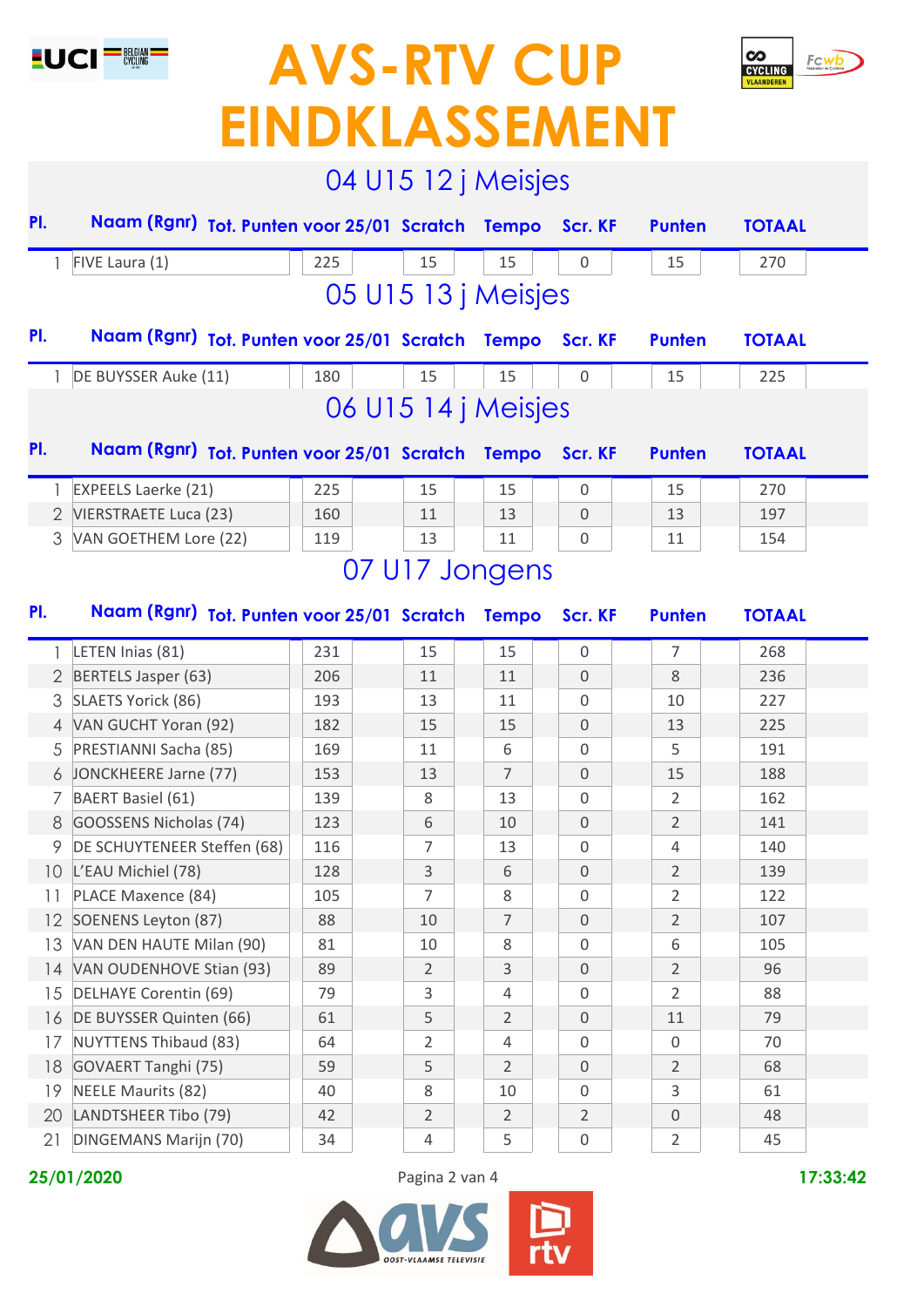



|    | 22 VANDE MOORTEL Matteo (94) | 39 | $\overline{2}$ | $\overline{2}$ | $\overline{2}$ | $\Omega$       | 45 |  |
|----|------------------------------|----|----------------|----------------|----------------|----------------|----|--|
| 23 | CHINTINNE Tom (64)           | 34 | 2              | 2              | 2              | $\Omega$       | 40 |  |
| 24 | LEFEBVRE Johan (80)          | 34 | $\overline{2}$ | 2              | $\overline{2}$ | $\Omega$       | 40 |  |
|    | 25 VANEECKHOUTTE Victor (95) | 30 | 4              | 2              | 0              | $\overline{2}$ | 38 |  |
| 26 | CRIEL Emilio (65)            | 31 | $\overline{2}$ | 2              | 0              | $\overline{2}$ | 37 |  |
| 27 | VAN DE WEYER Jan (89)        | 30 | 2              | 2              | 2              | $\Omega$       | 36 |  |
| 28 | <b>FAGNARD Lucas (71)</b>    | 18 | $\overline{2}$ | 2              | $\overline{2}$ | $\Omega$       | 24 |  |
| 29 | VAN DAELE Ivo (88)           | 18 | 2              | 2              | $\overline{2}$ | $\Omega$       | 24 |  |
| 30 | <b>GANGAI Luis (72)</b>      | 14 | $\overline{2}$ | 2              | $\overline{2}$ | $\Omega$       | 20 |  |
| 31 | HOOFTMAN Ilan (76)           | 10 | 2              | 3              | 0              | 2              | 17 |  |
| 32 | VERTOMMEN Ian (96)           | 9  | $\overline{2}$ | 2              | $\overline{2}$ | $\Omega$       | 15 |  |
|    | 33 VAN DEUREN Senne (91)     | 8  | 2              | 2              | $\overline{2}$ | $\Omega$       | 14 |  |
| 34 | DE COSTER Jani (67)          | 0  | 6              | 5              | $\Omega$       | $\overline{2}$ | 13 |  |
|    | 35 BAETEN Rube (62)          | 0  | 2              | 2              | 2              | $\Omega$       | 6  |  |
|    | 36 GIAMPAOLO Matteo (73)     | 0  | $\overline{2}$ | 2              | $\overline{2}$ | $\Omega$       | 6  |  |

# 08 U17 Meisjes

| PI.           | Naam (Rgnr) Tot. Punten voor 25/01 Scratch Tempo Scr. KF |     |    |    |   | <b>Punten</b> | <b>TOTAAL</b> |  |
|---------------|----------------------------------------------------------|-----|----|----|---|---------------|---------------|--|
|               | PUYPE Laura (42)                                         | 233 | 10 | 13 | 0 | 13            | 269           |  |
| $\mathcal{P}$ | <b>ROTTIERS Margot (43)</b>                              | 169 | 8  | 8  | 0 | 10            | 195           |  |
| 3             | NICOLAES Julie (41)                                      | 123 | 11 | 11 | 0 | 11            | 156           |  |
| 4             | VAN GIJSEL Dewy (45)                                     | 98  | 13 | 10 | 0 | 8             | 129           |  |
| 5             | VAN DER WOLF Babette (44)                                | 0   | 15 | 15 | 0 | 15            | 45            |  |
|               |                                                          |     |    |    |   |               |               |  |

# 09 U19 Jongens

| PI.           | Naam (Rgnr) Tot. Punten voor 25/01 Scratch |             |                | <b>Tempo</b>   | Scr. KF  | <b>Punten</b>  | <b>TOTAAL</b> |  |
|---------------|--------------------------------------------|-------------|----------------|----------------|----------|----------------|---------------|--|
|               | VANDENBRANDEN Noah (115)                   | 153         | 13             | 10             | $\Omega$ | 13             | 189           |  |
| $\mathcal{P}$ | POLLEFLIET Gianluca (111)                  | 138         | 15             | 15             | $\Omega$ | 15             | 183           |  |
| 3             | RAES Renzo (112)                           | 135         | 8              | 7              | $\Omega$ | 6              | 156           |  |
| 4             | BEIRLAEN Jakov (101)                       | 119         | 5              | $\overline{2}$ | $\Omega$ | 11             | 137           |  |
|               | 5 SOENENS Ayton (113)                      | 66          | 10             | 6              | $\Omega$ | 8              | 90            |  |
| 6             | DETALLE Noah (117)                         | 57          | 7              | 11             | $\Omega$ | 7              | 82            |  |
| 7             | BERNARD Thibaut (102)                      | 68          | 2              | 4              | $\Omega$ | 5              | 79            |  |
| 8             | HUBO Xander (107)                          | 55          | 6              | $\overline{2}$ | $\Omega$ | $\Omega$       | 63            |  |
| 9             | VAN GILS Yannick (114)                     | 45          | 3              | $\overline{2}$ | $\Omega$ | $\overline{2}$ | 52            |  |
| 10            | <b>DECEUNINCK Andreas (105)</b>            | 18          | $\overline{2}$ | $\overline{2}$ | $\Omega$ | $\overline{2}$ | 24            |  |
|               | <b>BERTELS Lennert (103)</b>               | 14          | 2              | 5              | $\Omega$ | 2              | 23            |  |
| 12            | KEMP Noah (110)                            | $\mathbf 0$ | 11             | $\overline{2}$ | $\Omega$ | 10             | 23            |  |
| 13            | JENTGEN Jerome (109)                       | 0           | 4              | 13             | 0        | 4              | 21            |  |

#### **25/01/2020** Pagina 3 van 4 **17:33:42**